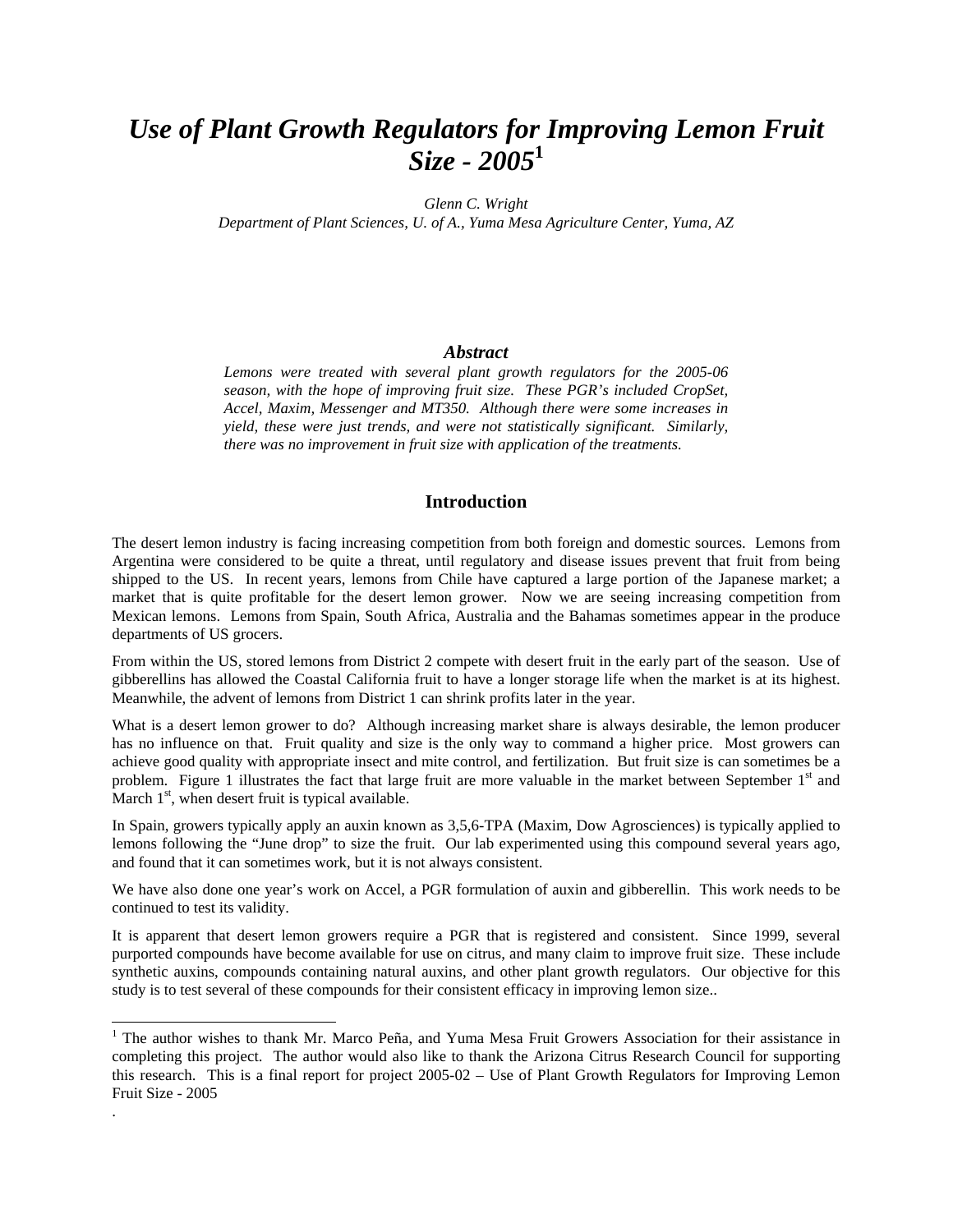## **Materials and Methods**

This experiment was established in 2005 at the Yuma Mesa Agriculture Center, in blocks 8 and 9. Treatments are as follows:

- Untreated Control
- CropSet 8 oz per acre at golf ball stage CropSet is a proprietary blend of saponins, fulvic acid other natural ingredients made by Impocrop, Lexington, KY.
- Maxim 17.6 tablets per acre Maxim is the trade name for the auxin 3,5,6 TPA, and is manufactured by Dow Agrosciences.
- Messenger Alpha  $@ 8$  oz/acre Messenger is a protein that stimulates the plant growth biochemical pathway and certain plant defense pathways, and is manufactured by Eden Biosciences, Bothell, WA.
- Accel 1.80% @ 44 oz/acre Accel is a cytokinin product manufactured by Valent Inc.
- MT 350 @ 4 pts/acre 2 wk and 4 wk prior to harvest. MT 350 is a product derived from plant-based lipids that purports to increase fruit size.
- MT 350 @ 4 pts/acre 4 wk prior to harvest
- MT 350 @ 4 pts/acre 2 wk prior to harvest

For all treatments, spray volume was 100 GPA, and the materials were applied using an air-blast sprayer. NUFilm surfactant was used in all cases. Spray dates for the CropSet, Maxim and Messenger was 6-13-05, for the Accel, 6- 29-05, and for the MT350, 8-18-05 and again on 9-2-05. Time of application was 6:30 AM, except for MT350, which was applied at 1:00 AM

Trial Design was Randomized Complete Block, with a plot size of eight trees per plot. There were five replications.

Irrigation is border flood, and normal cultural practices are used. Yield data was collected in its entirety on 10-4-05, and 2005-06 was the first harvest year for this trial. Yields for the entire 8-tree plot were harvested by commercial harvesters into bins. For each harvest date, about 90 lbs. of harvested fruit from each plot was passed through an automated electronic eye sorter (Autoline, Inc., Reedley, CA), which provides weight, color, exterior quality and size data for each fruit. Fruit packout data is reported on a percentage basis. There was no significant difference in packout, fruit shape or fruit color due to treatment.

All data was analyzed using SPSS 11.0 for Windows (SPSS Inc., Chicago, Illinois).

### **Results and Discussion**

Yields from the trial are shown in Figure 2. Although MT350 at 2 and 4 weeks prior to harvest had about 20% more yield than the untreated control, variability among the plots precluded statistical significance. All the other treatments were similar to the untreated control. Similarly, there were no significant differences in packout among the treatments. Hopefully, we will see an improvement in the next season.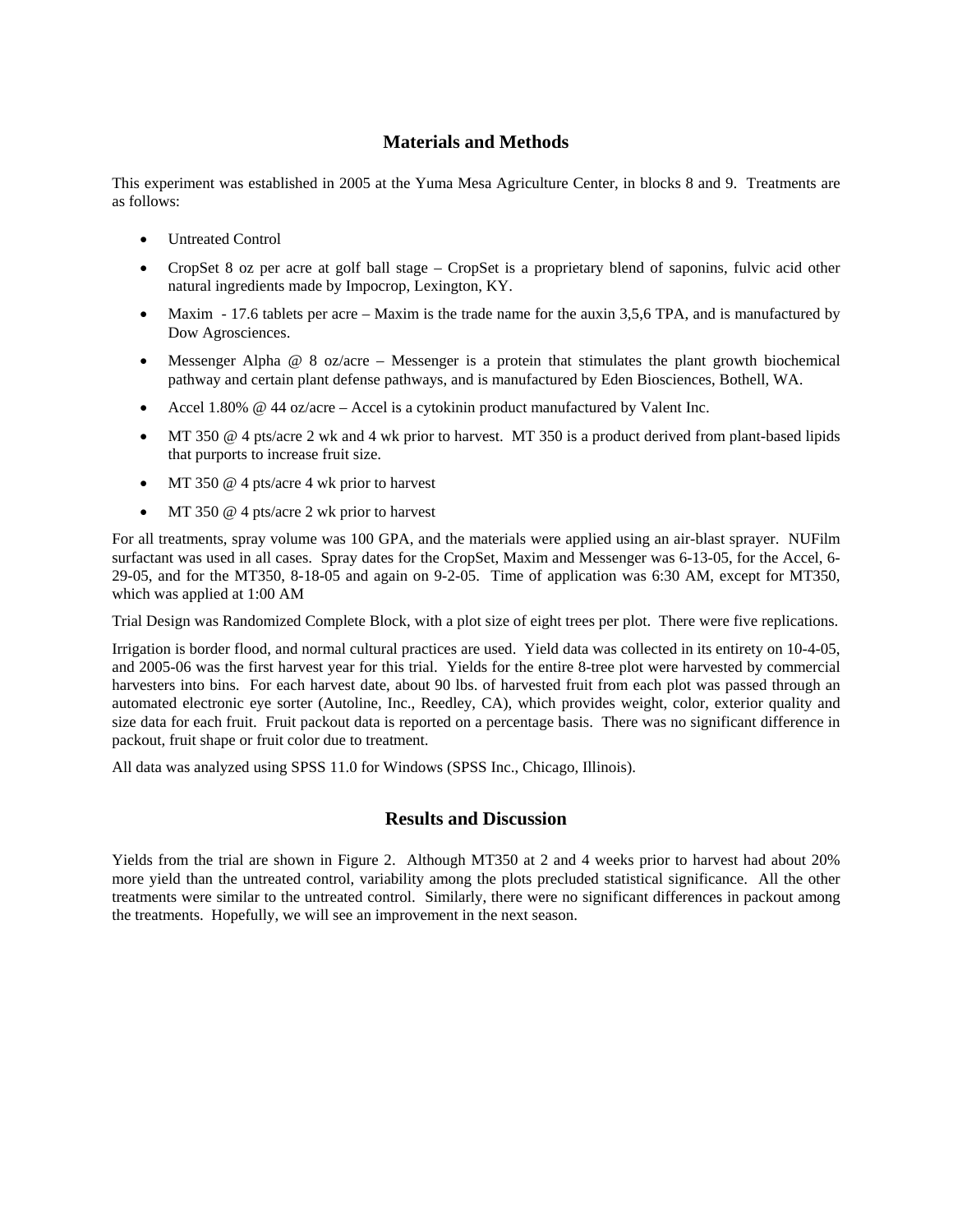

D ate Figure 1. 2003-04 Los Angeles terminal market prices for fancy grade lemons.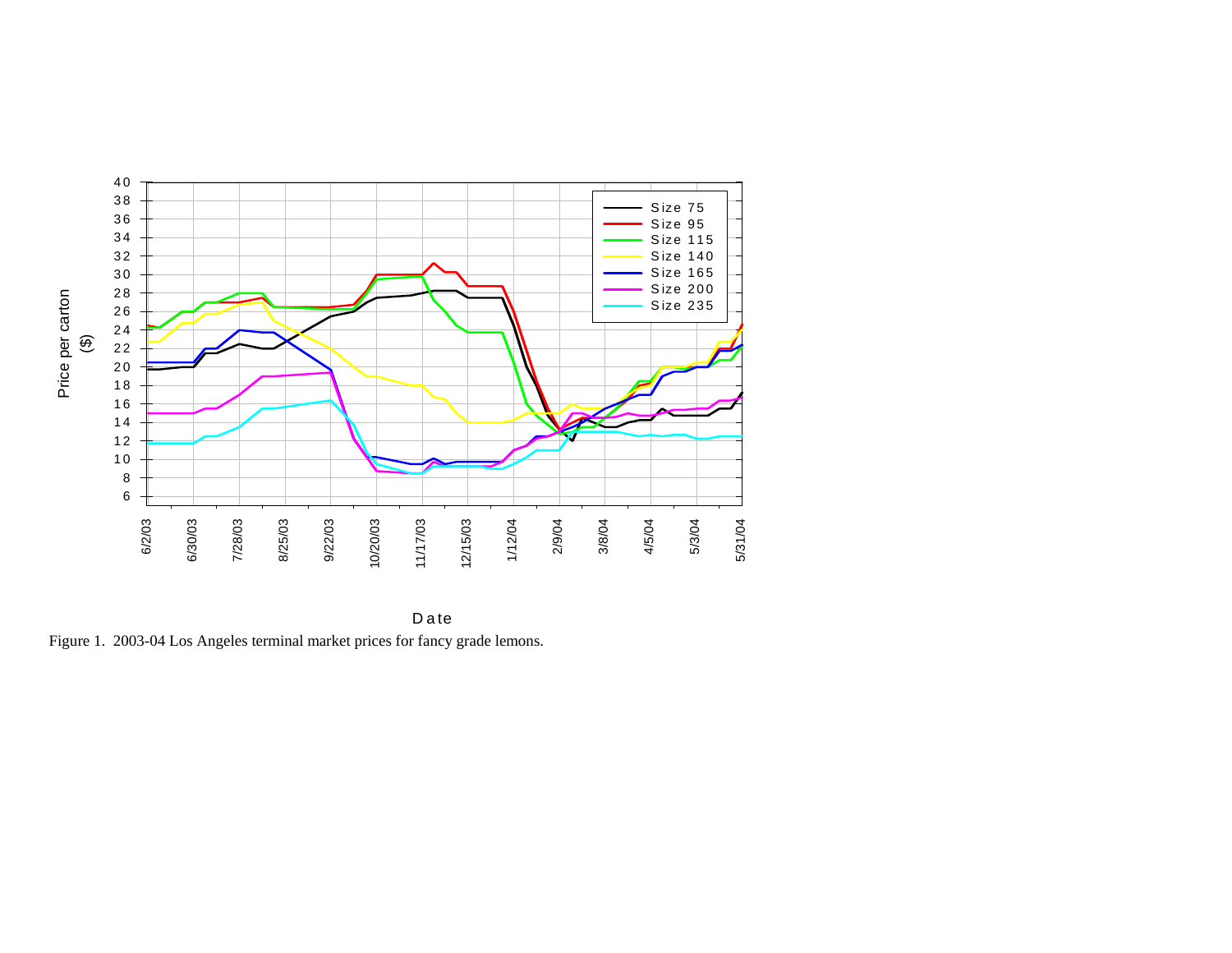

Figure 2. Yields of lemons treated with various plant growth regulators for the 2005-06 season. There was no significant difference between the treatments.